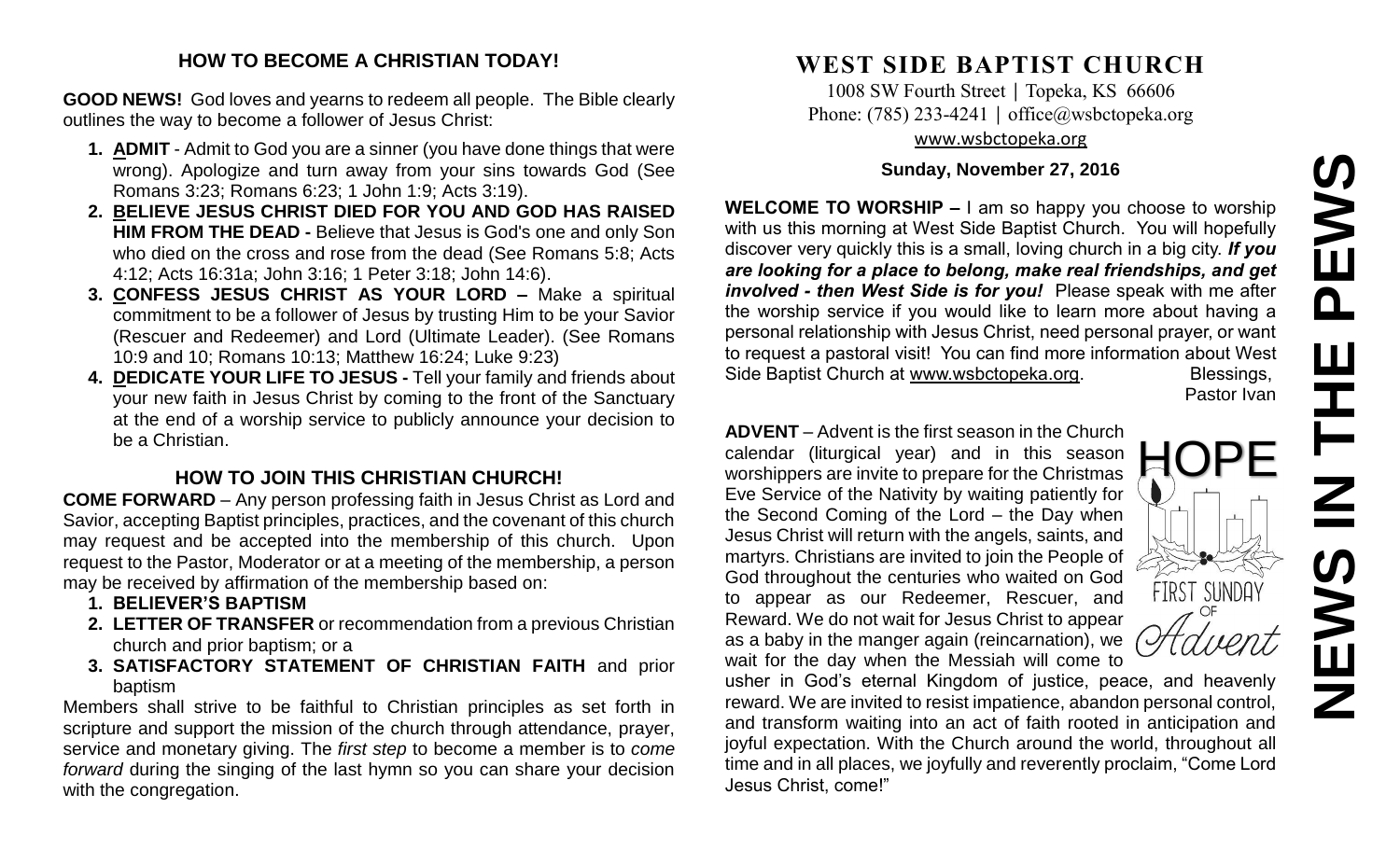**AMAZONSMILE -** Shop on AmazonSmile (https://smile.amazon.com) Select "West Side Baptist Church Topeka Kansas" as your charity of choice, and Amazon donates 0.5% of the price of your eligible AmazonSmile purchases to the church. Support West Side Baptist Church by starting your shopping at smile.amazon.com.

**BABY CLOSET CHRISTMAS BASKETS** – The Baby Closet volunteers would like to collect personal care items to give away at Christmas. Items that can be used: Combs, Conditioner (Hair), Deodorant, Detergent, Fingernail Clippers, Kleenexes, Lotions (Body and Hand), Shampoo, Soap, Toothbrushes, Toothpaste, and other personal care items. Bring your donations to the Church Office any time before Christmas. ~ Pat Carreno



**BIBLE STUDYS -** Pastor Ivan is teaching a free, in-depth study on:

- **WEDNESDAY MORNINGS** the **Book of Romans on Wednesdays at 10:30 am in Holmer Hall (Parlor).**
- **SUNDAY AFTERNOONS –** the **Book of Daniel on Sundays at 4:00 pm in Holmer Hall**. You are invited to join this timely study of God's word.



**CAMPBELLS SOUP LABELS & BOX TOPS –** We are still collecting the UPC codes from soup labels and all box tops for **Murrow Indian Children's Home in Muskogee, OK**. Murrow is saving one million UPC's for a van for the children's needs. Thank you to all our faithful congregation for your continuing support. The box to collect the UPC codes and Box Tops is still outside the Church Office.

**CHRISTMAS BRASS INSTRUMENTS –** Polish your brass instrument and join the band! **The Music Ministry is recruiting brass players to perform one song on Christmas morning: "We Wish You a Merry** 



**Christmas."** Volunteer today! See Janet Nyfeler for the simple music. All ages are welcome to perform for the Lord!

# **WEEKLY CALENDAR**

## **SUNDAY, NOVEMBER 27**

| $9:15$ am         | Sunday school for all ages        |
|-------------------|-----------------------------------|
| $10:30$ am        | Worship (S)                       |
| $4:00 \text{ pm}$ | Bible Study – Book of Daniel (HH) |

#### **MONDAY, NOVEMBER 28**

 9:00 – 11:00 am Baby Closet Ministry 6:00 pm Capital City Men's Chorus (FH)

#### **WEDNESDAY, NOVEMBER 30**

 10:30 am Bible Study (HH) 4:00 – 5:30 pm Free Fruits & Vegetables (HH) 5:00 - 7:00 pm Baby Closet Ministry 5:30 – 6:00 pm Dinner (FH) 6:00 pm WWW Kids Bible Club 7:00 pm Choir Practice (S)

#### **THURSDAY, DECEMBER 1**

1:00 – 3:00 pm Baby Closet

**FRIDAY, DECEMBER 2 PASTORS DAY OFF**

**SATURDAY, DECEMBER 3** 

| $1:00 - 4:00$ pm |  |
|------------------|--|
|                  |  |

Greuter Open House Cookie Party 2211 SW 33rd St., Topeka, KS 66611

# **SUNDAY, DECEMBER 4**

 10:30 am Worship 12:00 pm Meeting 4:00 pm Bible Study

9:15 am Sunday School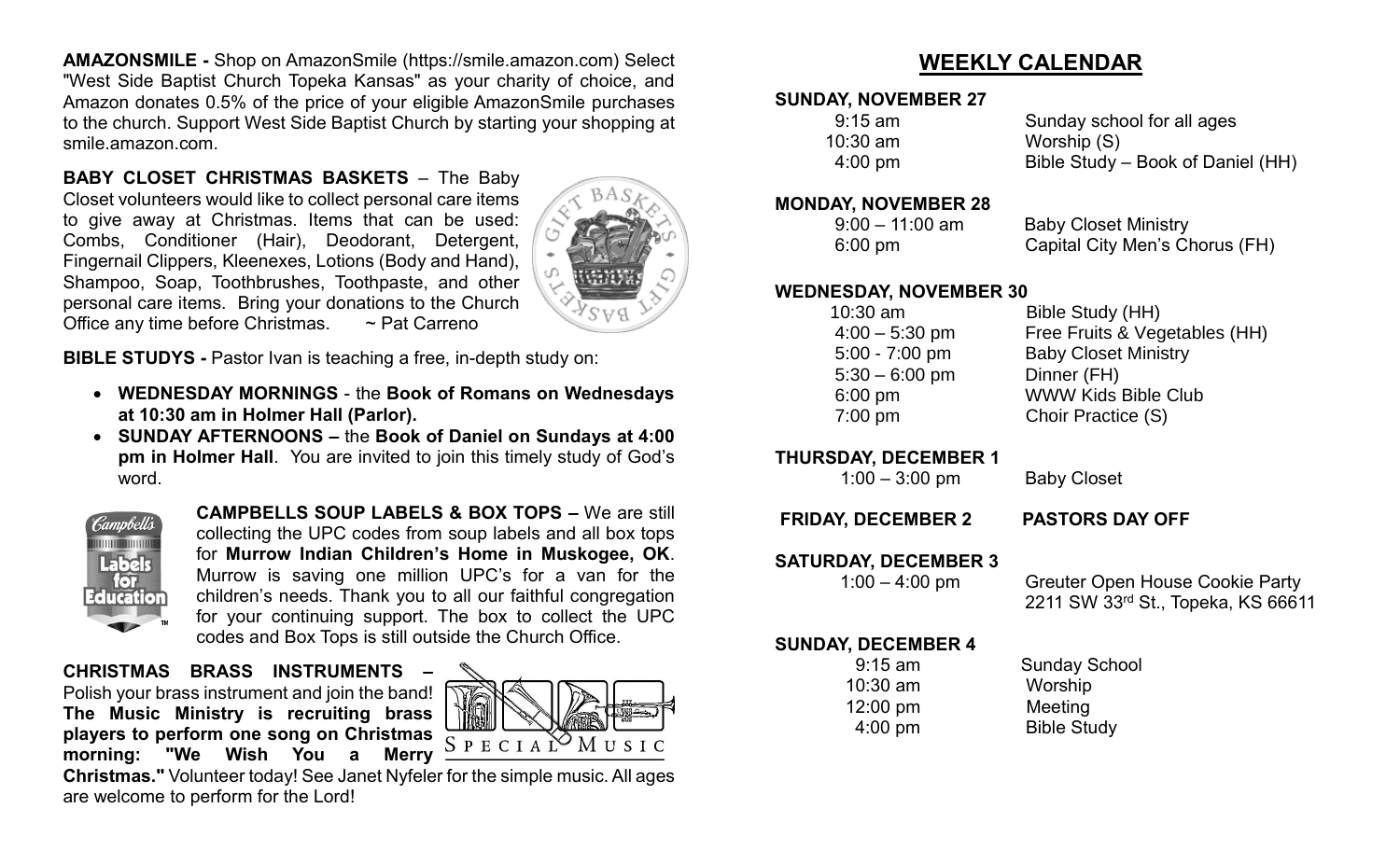# **IN OUR THOUGHTS AND PRAYERS**

Barbara Amos – Healing for health concerns

Mark Arnold (husband of Betty & Alice & Clarence Payne brother-in-law) \*Jane Baker – Healing for health concerns Albert Carpenter – Healing for health issues (Harry and Pat's son) Bradley Carpenter – Healing for liver (Harry and Pat's grandson) Harry and Pat Carpenter – Healing for health concerns Pat Carreno – Healing for health concerns Esther Carrier – Healing for health concerns and upcoming surgery Marsha Chelson – Healing for hip (Susan Carpenter's mother) \*June Cunningham – Healing for health concerns Jessica Fultz – Personal issues Lonnie Greuter – Healing for colon cancer and surgery (Pastor's brother) Ronald Greuter – Healing for colon cancer and surgery (Pastor's brother) Grace Hart – Healing for health concerns (Janet Nyfeler's mother) Russ Hunter – Healing for health issues (Fran's husband) \*Alice Kieffer – Healing for health concerns Karen Kirby – Healing for health concerns \*Reginald Kirby – Healing for health concerns \*Etta Landis – Healing for health concerns \*Madeleine Martinson – Healing for health concerns Rev. Wayne Mason's wife – Alzheimer's and hospice care Nancy May – Healing for health concerns Grant Nyfeler – (Janet Nyfeler's son) Sonny Payne – Healing for health concerns (Clarence Payne's brother) Becky Poe – Healing for health issues Brian Roach Sr. – Healing for cancer (Kate Olsen's son) Bob Roesler – Interim Minister at First Baptist Church of Ottawa, Kansas Jill Roesler – Healing for health concerns Hazel Smith-Tindall – Healing for health concerns Paul Snickles – Healing for health concerns Adriana White – Healing for personal issues Debbie Wolgast – Healing for foot (surgery)

**CHRISTMAS DAY WORSHIP SERVICE –** We will worship on **Christmas Sunday, December 25 at 10:30 am in the Sanctuary.** There will be no nursery care on Christmas Day.



**CHRISTMAS EVE SERVICE –** Join us on Saturday, **December 24 for the Christmas Eve Candlelight Communion Service at 7:00 PM.** We will read familiar Scripture passages and sing some of your favorite Christmas songs. The Lord's Supper will be celebrated. No nursery care will be available on Christmas Eve as our workers will be

 $\sqrt{\frac{CANDLELIGHT}{SERVICE}}$  worshipping with their families.

**CHRISTMAS OFFERING** – Give generously to the **2016 Christmas Offering**  to help reach our **goal of \$25,000.00** to repair the Boiler System (estimated \$7,900) and leaking Roof (estimated \$16,400). A special Christmas letter will be mailed to the church family along with a Christmas offering envelope. Mark your gifts "Christmas Offering" or "Repairs."

**CHRISTMAS STRING INSTRUMENTS -** Do you play a stringed instrument: Violin, Viola, Cello or Bass? **The Music Ministry is recruiting musicians to perform special music on Epiphany Sunday (January 8): "Good King Wenceslas" and "We Three Kings."** Volunteer today! See Janet Nyfeler for the simple music. All ages are welcome to perform for the Lord!

**EVANGELISM CONFERENCE –** Don't miss out on the **Mission and Evangelism Event - "Beyond the Walls: Showing Jesus' Love to the World" – on Friday, January 20 and Saturday, January 21, 2017 at the Cross - Wind Conference Center** in Hesston, Kansas. Registration form and fee of \$25.00 are due to the Central Region Office by January 1.

# **FREE BREAD, EGGS, FRUITS, & VEGETABLES** - West Side Baptist



Church has partnered with Harvesters Community Food Network to provide a limited amount of free bread, eggs, fruits, potatoes, and vegetables to individuals and families in the Ward Meade Neighborhood on **Wednesdays from 4:00 pm to 5:30 pm, or while supplies last.** All food is available at no cost. *There will be NO food distribution on Wed., Dec. 28 or January 4, 2017.*